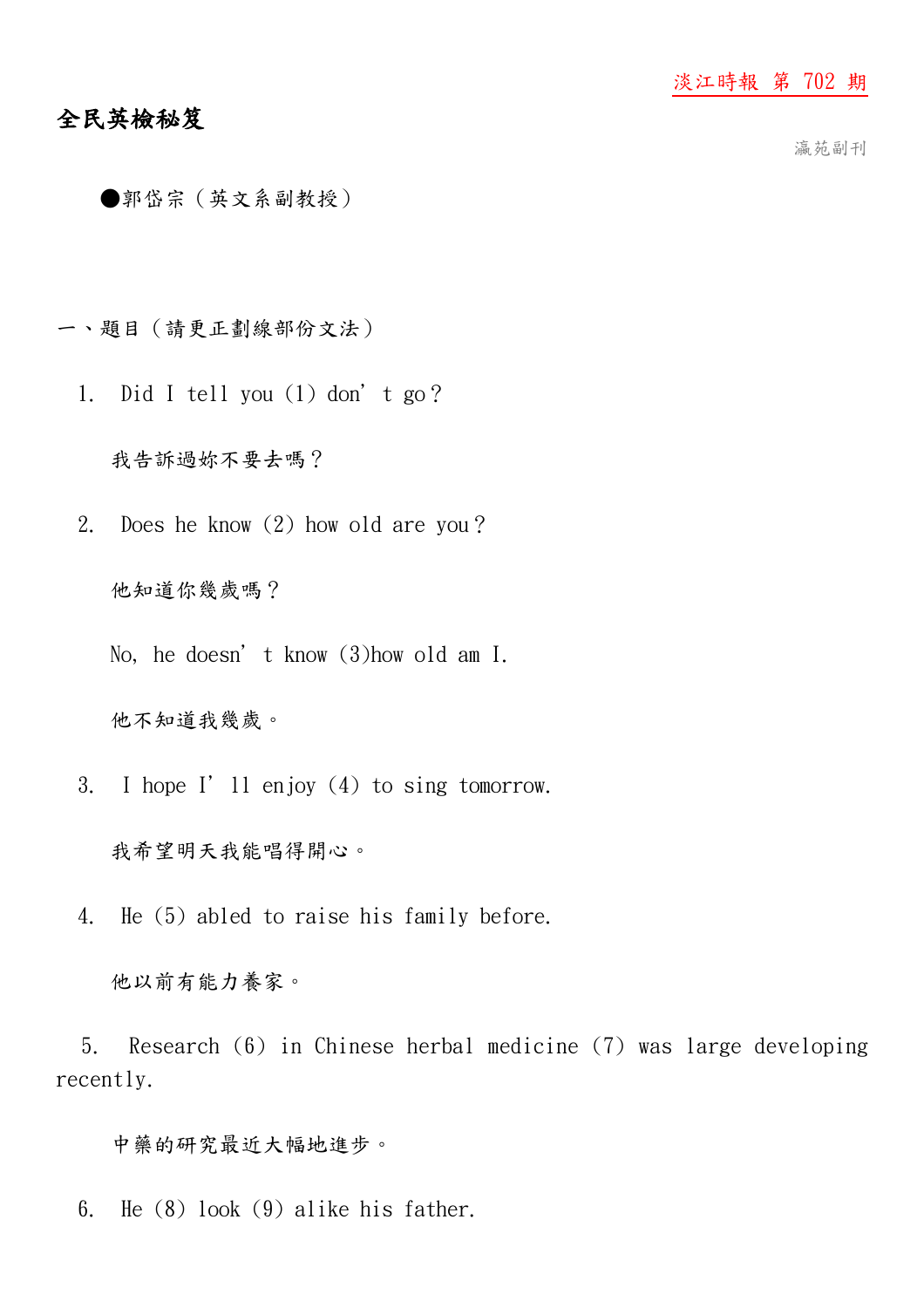他很像他爸。

7. He and his father look (10) like.

他和他父親很像。

8. Who is that girl (11) is singing there?

在那兒唱歌的女孩是誰?

- 9. Do you know (12) who is that girl (13) she is singing there? 你知道在那兒唱歌的女孩是誰呀?
- 10. You have (14) variety of (15) choice.

## 你有幾種選擇。

11.I will (16) cut my hair in that beauty

saloon. 我要去那一家美容院剪頭髮。

 12.You (17) cut your hair again? You just (18) cut it (19) in Black Beauty last week.

你又要剪頭髮啊!

你上禮拜才在「黑美人」剪的!

二、假設語氣練習(提示:已確定不可能之事

,才能用假設語氣)

 1.If you (20) will lie to me, I will punish you. 如果你敢騙我,我就會處 罰你。(實情:你不可能騙我)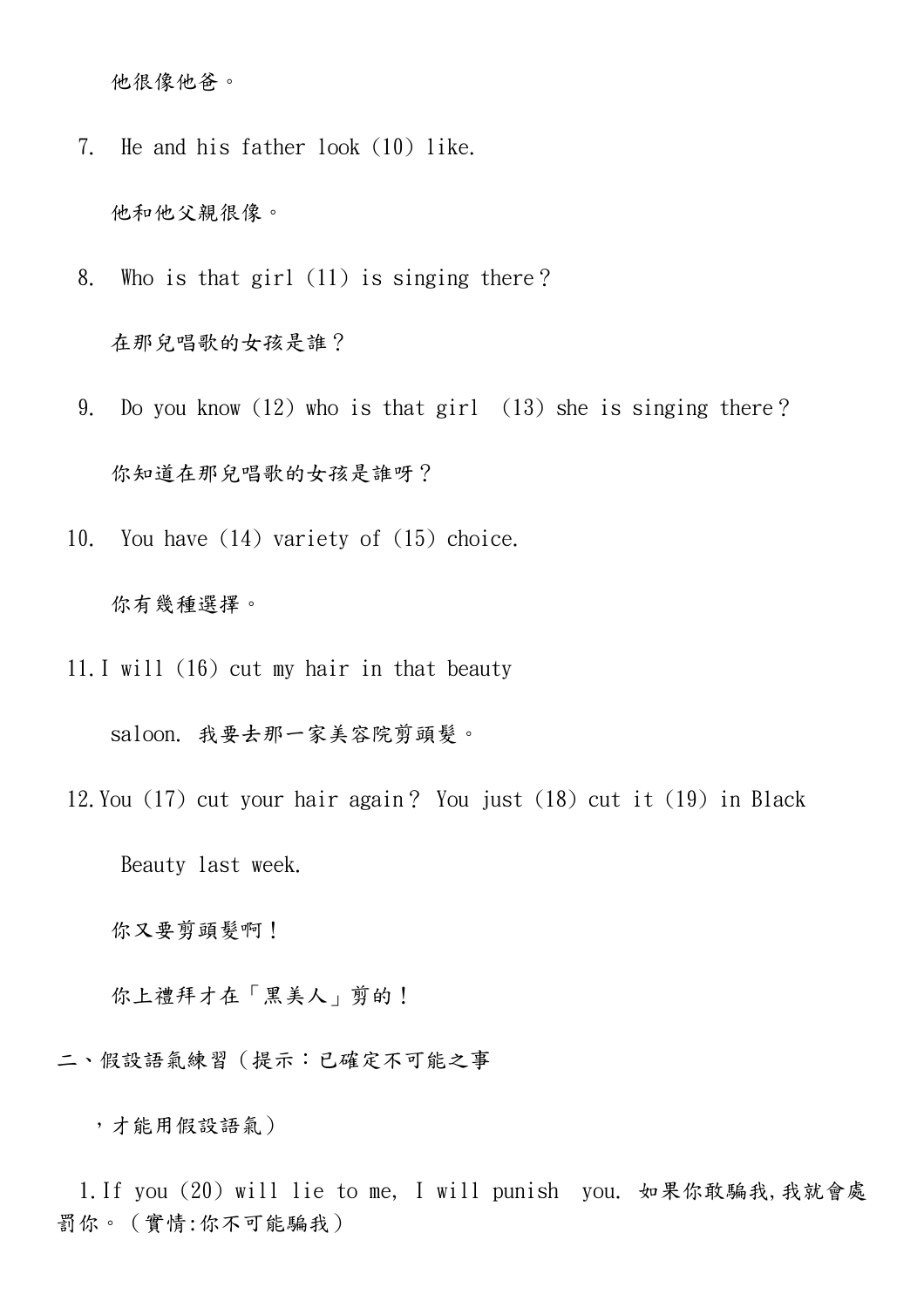2.I (21) will go if you (22) are my friend.

如果你是我的真朋友,我就會去。

(實情:你不是我朋友)

3.I (23) would probably marry you if we (24) met before I met her.

如果我在認識她之前就認識妳,就可能娶妳了。

三、答案

1.not to(don't不用於句子裡面)

 2.how old you are(這是間接問句,而非真正的問句,所以用肯定式的型態表達 )

3.how old I am(原因同上)

4.singing(enjoy後面的動詞加ing)

5.was able to(be able to是片語)

6.on(research on)

7.has been largely developed

(a.從過去到現在,所以用完成式 b.中藥不會自己研究,所以用被動

 c.large形容進步,必須用副詞,因為形容詞只能修飾名詞和代名詞) 8.looks

9.like(介系詞,介於他和他爸之間,但alike不是介系詞)